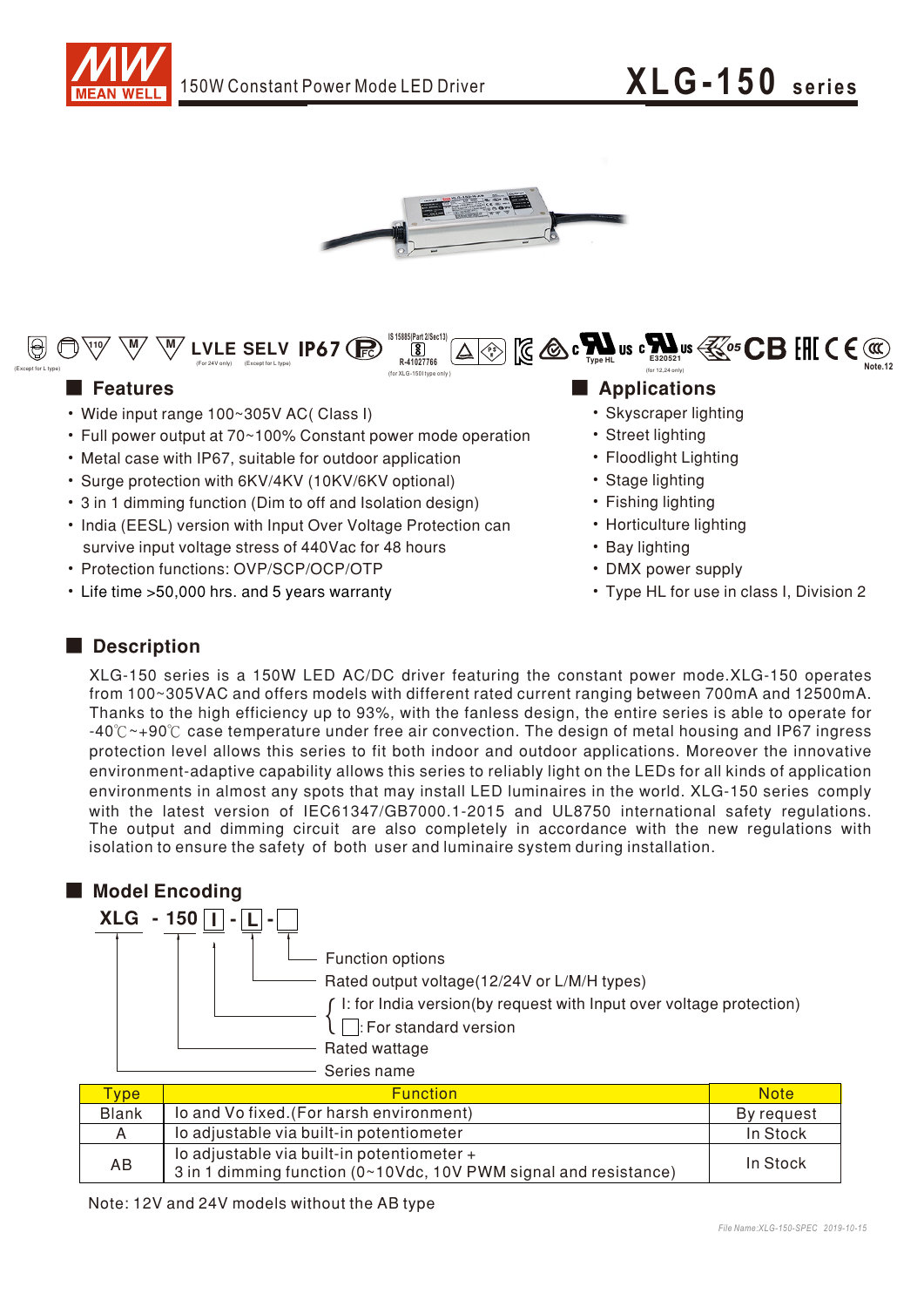

150W Constant Voltage + Constant Current LED Driver  $XLG-150$  **series** 

### **SPECIFICATION**

| <b>MODEL</b>        |                                                                                                                                                                                                                                                                                                                                                                                                                                                                                                                                                                                                                                                                                                                                                                                                                                                                                                                                                                                                                                                                                                                                                                                                                                                                                                                                                                                                                                                                                                                                                                                                                                                                                                                                                                                                                   | XLG-150 <sup>-1</sup> -12-                                                                                                                                                                            |                             | XLG-150 <sup>−</sup> -24- |                                                                                                                                                                             |  |  |
|---------------------|-------------------------------------------------------------------------------------------------------------------------------------------------------------------------------------------------------------------------------------------------------------------------------------------------------------------------------------------------------------------------------------------------------------------------------------------------------------------------------------------------------------------------------------------------------------------------------------------------------------------------------------------------------------------------------------------------------------------------------------------------------------------------------------------------------------------------------------------------------------------------------------------------------------------------------------------------------------------------------------------------------------------------------------------------------------------------------------------------------------------------------------------------------------------------------------------------------------------------------------------------------------------------------------------------------------------------------------------------------------------------------------------------------------------------------------------------------------------------------------------------------------------------------------------------------------------------------------------------------------------------------------------------------------------------------------------------------------------------------------------------------------------------------------------------------------------|-------------------------------------------------------------------------------------------------------------------------------------------------------------------------------------------------------|-----------------------------|---------------------------|-----------------------------------------------------------------------------------------------------------------------------------------------------------------------------|--|--|
|                     | <b>DC VOLTAGE</b>                                                                                                                                                                                                                                                                                                                                                                                                                                                                                                                                                                                                                                                                                                                                                                                                                                                                                                                                                                                                                                                                                                                                                                                                                                                                                                                                                                                                                                                                                                                                                                                                                                                                                                                                                                                                 | <b>12V</b>                                                                                                                                                                                            |                             | 24V                       |                                                                                                                                                                             |  |  |
|                     | CONSTANT CURRENT REGION Note.2 8.4~12V                                                                                                                                                                                                                                                                                                                                                                                                                                                                                                                                                                                                                                                                                                                                                                                                                                                                                                                                                                                                                                                                                                                                                                                                                                                                                                                                                                                                                                                                                                                                                                                                                                                                                                                                                                            |                                                                                                                                                                                                       |                             | $16.8 - 24V$              |                                                                                                                                                                             |  |  |
|                     | <b>RATED CURRENT</b>                                                                                                                                                                                                                                                                                                                                                                                                                                                                                                                                                                                                                                                                                                                                                                                                                                                                                                                                                                                                                                                                                                                                                                                                                                                                                                                                                                                                                                                                                                                                                                                                                                                                                                                                                                                              | 12.5A                                                                                                                                                                                                 |                             | 6.25A                     |                                                                                                                                                                             |  |  |
|                     | <b>RATED POWER</b>                                                                                                                                                                                                                                                                                                                                                                                                                                                                                                                                                                                                                                                                                                                                                                                                                                                                                                                                                                                                                                                                                                                                                                                                                                                                                                                                                                                                                                                                                                                                                                                                                                                                                                                                                                                                | 150W                                                                                                                                                                                                  |                             | 150W                      |                                                                                                                                                                             |  |  |
|                     | RIPPLE & NOISE (max.) Note.3                                                                                                                                                                                                                                                                                                                                                                                                                                                                                                                                                                                                                                                                                                                                                                                                                                                                                                                                                                                                                                                                                                                                                                                                                                                                                                                                                                                                                                                                                                                                                                                                                                                                                                                                                                                      | 150mVp-p                                                                                                                                                                                              |                             | 240mVp-p                  |                                                                                                                                                                             |  |  |
| <b>OUTPUT</b>       | <b>CURRENT ADJ. RANGE</b>                                                                                                                                                                                                                                                                                                                                                                                                                                                                                                                                                                                                                                                                                                                                                                                                                                                                                                                                                                                                                                                                                                                                                                                                                                                                                                                                                                                                                                                                                                                                                                                                                                                                                                                                                                                         | Adjustable for A-Type only (via the built-in potentiometer)                                                                                                                                           |                             |                           |                                                                                                                                                                             |  |  |
|                     | <b>VOLTAGE TOLERANCE Note.4</b>                                                                                                                                                                                                                                                                                                                                                                                                                                                                                                                                                                                                                                                                                                                                                                                                                                                                                                                                                                                                                                                                                                                                                                                                                                                                                                                                                                                                                                                                                                                                                                                                                                                                                                                                                                                   | $6.5 - 12.5A$<br>±3.0%                                                                                                                                                                                |                             | $3.2 - 6.25A$<br>±2.0%    |                                                                                                                                                                             |  |  |
|                     | <b>LINE REGULATION</b>                                                                                                                                                                                                                                                                                                                                                                                                                                                                                                                                                                                                                                                                                                                                                                                                                                                                                                                                                                                                                                                                                                                                                                                                                                                                                                                                                                                                                                                                                                                                                                                                                                                                                                                                                                                            | ±0.5%                                                                                                                                                                                                 |                             | ±0.5%                     |                                                                                                                                                                             |  |  |
|                     | <b>LOAD REGULATION</b>                                                                                                                                                                                                                                                                                                                                                                                                                                                                                                                                                                                                                                                                                                                                                                                                                                                                                                                                                                                                                                                                                                                                                                                                                                                                                                                                                                                                                                                                                                                                                                                                                                                                                                                                                                                            | ±2%<br>±1%                                                                                                                                                                                            |                             |                           |                                                                                                                                                                             |  |  |
|                     | SETUP, RISE TIME Note.6                                                                                                                                                                                                                                                                                                                                                                                                                                                                                                                                                                                                                                                                                                                                                                                                                                                                                                                                                                                                                                                                                                                                                                                                                                                                                                                                                                                                                                                                                                                                                                                                                                                                                                                                                                                           | 500ms, 100ms/230VAC, 1200ms, 100ms/115VAC                                                                                                                                                             |                             |                           |                                                                                                                                                                             |  |  |
|                     | <b>HOLD UP TIME (Typ.)</b>                                                                                                                                                                                                                                                                                                                                                                                                                                                                                                                                                                                                                                                                                                                                                                                                                                                                                                                                                                                                                                                                                                                                                                                                                                                                                                                                                                                                                                                                                                                                                                                                                                                                                                                                                                                        | 10ms/ 230VAC 10ms/ 115VAC                                                                                                                                                                             |                             |                           |                                                                                                                                                                             |  |  |
|                     | <b>VOLTAGE RANGE</b><br>Note.5                                                                                                                                                                                                                                                                                                                                                                                                                                                                                                                                                                                                                                                                                                                                                                                                                                                                                                                                                                                                                                                                                                                                                                                                                                                                                                                                                                                                                                                                                                                                                                                                                                                                                                                                                                                    | 100~305VAC<br>142~431VDC<br>(Please refer to "STATIC CHARACTERISTIC" section)                                                                                                                         |                             |                           |                                                                                                                                                                             |  |  |
|                     | <b>FREQUENCY RANGE</b>                                                                                                                                                                                                                                                                                                                                                                                                                                                                                                                                                                                                                                                                                                                                                                                                                                                                                                                                                                                                                                                                                                                                                                                                                                                                                                                                                                                                                                                                                                                                                                                                                                                                                                                                                                                            | $47 \sim 63$ Hz                                                                                                                                                                                       |                             |                           |                                                                                                                                                                             |  |  |
|                     | <b>POWER FACTOR</b>                                                                                                                                                                                                                                                                                                                                                                                                                                                                                                                                                                                                                                                                                                                                                                                                                                                                                                                                                                                                                                                                                                                                                                                                                                                                                                                                                                                                                                                                                                                                                                                                                                                                                                                                                                                               | PF≥0.97/115VAC, PF≥0.95/230VAC, PF≥0.92/277VAC@full load                                                                                                                                              |                             |                           |                                                                                                                                                                             |  |  |
|                     | TOTAL HARMONIC DISTORTION                                                                                                                                                                                                                                                                                                                                                                                                                                                                                                                                                                                                                                                                                                                                                                                                                                                                                                                                                                                                                                                                                                                                                                                                                                                                                                                                                                                                                                                                                                                                                                                                                                                                                                                                                                                         | THD< 10%(@load≧50%/115VC,230VAC; @load≧75%/277VAC)                                                                                                                                                    |                             |                           |                                                                                                                                                                             |  |  |
| <b>INPUT</b>        | <b>EFFICIENCY (Typ.)</b>                                                                                                                                                                                                                                                                                                                                                                                                                                                                                                                                                                                                                                                                                                                                                                                                                                                                                                                                                                                                                                                                                                                                                                                                                                                                                                                                                                                                                                                                                                                                                                                                                                                                                                                                                                                          | 93%<br>91.5%                                                                                                                                                                                          |                             |                           |                                                                                                                                                                             |  |  |
|                     | <b>AC CURRENT</b>                                                                                                                                                                                                                                                                                                                                                                                                                                                                                                                                                                                                                                                                                                                                                                                                                                                                                                                                                                                                                                                                                                                                                                                                                                                                                                                                                                                                                                                                                                                                                                                                                                                                                                                                                                                                 | 1.8A/115VAC<br>1.0A / 230 VAC<br>0.8A/277VAC                                                                                                                                                          |                             |                           |                                                                                                                                                                             |  |  |
|                     | <b>INRUSH CURRENT(Typ.)</b>                                                                                                                                                                                                                                                                                                                                                                                                                                                                                                                                                                                                                                                                                                                                                                                                                                                                                                                                                                                                                                                                                                                                                                                                                                                                                                                                                                                                                                                                                                                                                                                                                                                                                                                                                                                       | COLD START 50A(twidth=500µs measured at 50% Ipeak) at 230VAC; Per NEMA 410                                                                                                                            |                             |                           |                                                                                                                                                                             |  |  |
|                     | MAX. No. of PSUs on 16A<br><b>CIRCUIT BREAKER</b>                                                                                                                                                                                                                                                                                                                                                                                                                                                                                                                                                                                                                                                                                                                                                                                                                                                                                                                                                                                                                                                                                                                                                                                                                                                                                                                                                                                                                                                                                                                                                                                                                                                                                                                                                                 | 4 units (circuit breaker of type B) / 8 units (circuit breaker of type C) at 230VAC                                                                                                                   |                             |                           |                                                                                                                                                                             |  |  |
|                     | <b>LEAKAGE CURRENT</b>                                                                                                                                                                                                                                                                                                                                                                                                                                                                                                                                                                                                                                                                                                                                                                                                                                                                                                                                                                                                                                                                                                                                                                                                                                                                                                                                                                                                                                                                                                                                                                                                                                                                                                                                                                                            | <0.75mA/277VAC                                                                                                                                                                                        |                             |                           |                                                                                                                                                                             |  |  |
|                     | <b>NO LOAD</b><br><b>POWER CONSUMPTION</b>                                                                                                                                                                                                                                                                                                                                                                                                                                                                                                                                                                                                                                                                                                                                                                                                                                                                                                                                                                                                                                                                                                                                                                                                                                                                                                                                                                                                                                                                                                                                                                                                                                                                                                                                                                        | No load power consumption <0.5W for A-Type                                                                                                                                                            |                             |                           |                                                                                                                                                                             |  |  |
|                     |                                                                                                                                                                                                                                                                                                                                                                                                                                                                                                                                                                                                                                                                                                                                                                                                                                                                                                                                                                                                                                                                                                                                                                                                                                                                                                                                                                                                                                                                                                                                                                                                                                                                                                                                                                                                                   | $95 - 108%$                                                                                                                                                                                           |                             |                           |                                                                                                                                                                             |  |  |
|                     | <b>OVER CURRENT</b>                                                                                                                                                                                                                                                                                                                                                                                                                                                                                                                                                                                                                                                                                                                                                                                                                                                                                                                                                                                                                                                                                                                                                                                                                                                                                                                                                                                                                                                                                                                                                                                                                                                                                                                                                                                               | Hiccup mode or constant current limiting, recovers automatically after fault condition is removed                                                                                                     |                             |                           |                                                                                                                                                                             |  |  |
|                     | <b>SHORT CIRCUIT</b>                                                                                                                                                                                                                                                                                                                                                                                                                                                                                                                                                                                                                                                                                                                                                                                                                                                                                                                                                                                                                                                                                                                                                                                                                                                                                                                                                                                                                                                                                                                                                                                                                                                                                                                                                                                              | Hiccup mode or constant current limiting, recovers automatically after fault condition is removed                                                                                                     |                             |                           |                                                                                                                                                                             |  |  |
| <b>PROTECTION</b>   | <b>OVER VOLTAGE</b>                                                                                                                                                                                                                                                                                                                                                                                                                                                                                                                                                                                                                                                                                                                                                                                                                                                                                                                                                                                                                                                                                                                                                                                                                                                                                                                                                                                                                                                                                                                                                                                                                                                                                                                                                                                               | $13.5 - 18V$                                                                                                                                                                                          |                             | $27 - 34V$                |                                                                                                                                                                             |  |  |
|                     |                                                                                                                                                                                                                                                                                                                                                                                                                                                                                                                                                                                                                                                                                                                                                                                                                                                                                                                                                                                                                                                                                                                                                                                                                                                                                                                                                                                                                                                                                                                                                                                                                                                                                                                                                                                                                   | Shut down output voltage, re-power on to recover<br>320 ~ 390VAC (Shut down output voltage when the input voltage exceeds protection voltage,recovers automatically after fault condition is removed) |                             |                           |                                                                                                                                                                             |  |  |
|                     | INPUT OVER VOLTAGE Note.7                                                                                                                                                                                                                                                                                                                                                                                                                                                                                                                                                                                                                                                                                                                                                                                                                                                                                                                                                                                                                                                                                                                                                                                                                                                                                                                                                                                                                                                                                                                                                                                                                                                                                                                                                                                         | can survive input voltage stress of 440Vac for 48 hours                                                                                                                                               |                             |                           |                                                                                                                                                                             |  |  |
|                     | <b>OVER TEMPERATURE</b>                                                                                                                                                                                                                                                                                                                                                                                                                                                                                                                                                                                                                                                                                                                                                                                                                                                                                                                                                                                                                                                                                                                                                                                                                                                                                                                                                                                                                                                                                                                                                                                                                                                                                                                                                                                           | Shut down output voltage, re-power on to recover                                                                                                                                                      |                             |                           |                                                                                                                                                                             |  |  |
|                     | <b>WORKING TEMP.</b>                                                                                                                                                                                                                                                                                                                                                                                                                                                                                                                                                                                                                                                                                                                                                                                                                                                                                                                                                                                                                                                                                                                                                                                                                                                                                                                                                                                                                                                                                                                                                                                                                                                                                                                                                                                              | Tcase=-40 ~ +90℃ (Please refer to "OUTPUT LOAD vs TEMPERATURE" section)                                                                                                                               |                             |                           |                                                                                                                                                                             |  |  |
|                     | <b>MAX. CASE TEMP.</b>                                                                                                                                                                                                                                                                                                                                                                                                                                                                                                                                                                                                                                                                                                                                                                                                                                                                                                                                                                                                                                                                                                                                                                                                                                                                                                                                                                                                                                                                                                                                                                                                                                                                                                                                                                                            | Tcase=+90°C                                                                                                                                                                                           |                             |                           |                                                                                                                                                                             |  |  |
|                     | <b>WORKING HUMIDITY</b>                                                                                                                                                                                                                                                                                                                                                                                                                                                                                                                                                                                                                                                                                                                                                                                                                                                                                                                                                                                                                                                                                                                                                                                                                                                                                                                                                                                                                                                                                                                                                                                                                                                                                                                                                                                           | $20 \sim 95\%$ RH non-condensing                                                                                                                                                                      |                             |                           |                                                                                                                                                                             |  |  |
| <b>ENVIRONMENT</b>  | <b>STORAGE TEMP., HUMIDITY</b>                                                                                                                                                                                                                                                                                                                                                                                                                                                                                                                                                                                                                                                                                                                                                                                                                                                                                                                                                                                                                                                                                                                                                                                                                                                                                                                                                                                                                                                                                                                                                                                                                                                                                                                                                                                    | $-40 \sim +90^{\circ}$ C, 10 ~ 95% RH                                                                                                                                                                 |                             |                           |                                                                                                                                                                             |  |  |
|                     | <b>TEMP. COEFFICIENT</b>                                                                                                                                                                                                                                                                                                                                                                                                                                                                                                                                                                                                                                                                                                                                                                                                                                                                                                                                                                                                                                                                                                                                                                                                                                                                                                                                                                                                                                                                                                                                                                                                                                                                                                                                                                                          | $\pm 0.06\%$ (0 ~ 60°C)                                                                                                                                                                               |                             |                           |                                                                                                                                                                             |  |  |
|                     | <b>VIBRATION</b>                                                                                                                                                                                                                                                                                                                                                                                                                                                                                                                                                                                                                                                                                                                                                                                                                                                                                                                                                                                                                                                                                                                                                                                                                                                                                                                                                                                                                                                                                                                                                                                                                                                                                                                                                                                                  | 10 $\sim$ 500Hz, 5G 12min./1 cycle, period for 72min. each along X, Y, Z axes                                                                                                                         |                             |                           |                                                                                                                                                                             |  |  |
|                     | SAFETY STANDARDS Note.7                                                                                                                                                                                                                                                                                                                                                                                                                                                                                                                                                                                                                                                                                                                                                                                                                                                                                                                                                                                                                                                                                                                                                                                                                                                                                                                                                                                                                                                                                                                                                                                                                                                                                                                                                                                           | UL8750(type"HL"), UL879,CSA C22.2 No. 250.13-12; ENEC EN61347-1, EN61347-2-13 independent, EN62384; GB19510.1, GB19510.14;                                                                            |                             |                           |                                                                                                                                                                             |  |  |
|                     | <b>WITHSTAND VOLTAGE</b>                                                                                                                                                                                                                                                                                                                                                                                                                                                                                                                                                                                                                                                                                                                                                                                                                                                                                                                                                                                                                                                                                                                                                                                                                                                                                                                                                                                                                                                                                                                                                                                                                                                                                                                                                                                          | EAC TP TC 004; J61347-1(H29), J61347-2-13(H29),KC61347-1,KC61347-2-13,IS15885(Part2/Sec13)(for XLG-150I type only);IP67 approved<br>I/P-O/P:3.75KVAC I/P-FG:2KVAC O/P-FG:1.5KVAC                      |                             |                           |                                                                                                                                                                             |  |  |
|                     | <b>ISOLATION RESISTANCE</b>                                                                                                                                                                                                                                                                                                                                                                                                                                                                                                                                                                                                                                                                                                                                                                                                                                                                                                                                                                                                                                                                                                                                                                                                                                                                                                                                                                                                                                                                                                                                                                                                                                                                                                                                                                                       | I/P-O/P, I/P-FG, O/P-FG:100M Ohms / 500VDC / 25℃/ 70% RH                                                                                                                                              |                             |                           |                                                                                                                                                                             |  |  |
|                     |                                                                                                                                                                                                                                                                                                                                                                                                                                                                                                                                                                                                                                                                                                                                                                                                                                                                                                                                                                                                                                                                                                                                                                                                                                                                                                                                                                                                                                                                                                                                                                                                                                                                                                                                                                                                                   | Parameter                                                                                                                                                                                             | <b>Standard</b>             |                           | <b>Test Level/Note</b>                                                                                                                                                      |  |  |
|                     |                                                                                                                                                                                                                                                                                                                                                                                                                                                                                                                                                                                                                                                                                                                                                                                                                                                                                                                                                                                                                                                                                                                                                                                                                                                                                                                                                                                                                                                                                                                                                                                                                                                                                                                                                                                                                   | Conducted                                                                                                                                                                                             | EN55015(CISPR15), GB/T17743 |                           | -----                                                                                                                                                                       |  |  |
|                     | <b>EMC EMISSION</b>                                                                                                                                                                                                                                                                                                                                                                                                                                                                                                                                                                                                                                                                                                                                                                                                                                                                                                                                                                                                                                                                                                                                                                                                                                                                                                                                                                                                                                                                                                                                                                                                                                                                                                                                                                                               | Radiated                                                                                                                                                                                              | EN55015(CISPR15), GB/T17743 |                           |                                                                                                                                                                             |  |  |
|                     |                                                                                                                                                                                                                                                                                                                                                                                                                                                                                                                                                                                                                                                                                                                                                                                                                                                                                                                                                                                                                                                                                                                                                                                                                                                                                                                                                                                                                                                                                                                                                                                                                                                                                                                                                                                                                   | Harmonic Current                                                                                                                                                                                      | EN61000-3-2, GB/T17625.1    |                           | Class C @load $\geq 50\%$                                                                                                                                                   |  |  |
|                     |                                                                                                                                                                                                                                                                                                                                                                                                                                                                                                                                                                                                                                                                                                                                                                                                                                                                                                                                                                                                                                                                                                                                                                                                                                                                                                                                                                                                                                                                                                                                                                                                                                                                                                                                                                                                                   | Voltage Flicker                                                                                                                                                                                       | EN61000-3-3                 |                           | -----                                                                                                                                                                       |  |  |
| <b>SAFETY &amp;</b> | <b>EMC IMMUNITY</b>                                                                                                                                                                                                                                                                                                                                                                                                                                                                                                                                                                                                                                                                                                                                                                                                                                                                                                                                                                                                                                                                                                                                                                                                                                                                                                                                                                                                                                                                                                                                                                                                                                                                                                                                                                                               | EN61547                                                                                                                                                                                               |                             |                           |                                                                                                                                                                             |  |  |
| <b>EMC</b>          |                                                                                                                                                                                                                                                                                                                                                                                                                                                                                                                                                                                                                                                                                                                                                                                                                                                                                                                                                                                                                                                                                                                                                                                                                                                                                                                                                                                                                                                                                                                                                                                                                                                                                                                                                                                                                   | Parameter                                                                                                                                                                                             | Standard                    |                           | <b>Test Level/Note</b>                                                                                                                                                      |  |  |
|                     |                                                                                                                                                                                                                                                                                                                                                                                                                                                                                                                                                                                                                                                                                                                                                                                                                                                                                                                                                                                                                                                                                                                                                                                                                                                                                                                                                                                                                                                                                                                                                                                                                                                                                                                                                                                                                   | ESD                                                                                                                                                                                                   | EN61000-4-2                 |                           | Level 3, 8KV air ; Level 2, 4KV contact                                                                                                                                     |  |  |
|                     |                                                                                                                                                                                                                                                                                                                                                                                                                                                                                                                                                                                                                                                                                                                                                                                                                                                                                                                                                                                                                                                                                                                                                                                                                                                                                                                                                                                                                                                                                                                                                                                                                                                                                                                                                                                                                   | Radiated                                                                                                                                                                                              | EN61000-4-3                 |                           | Level 2                                                                                                                                                                     |  |  |
|                     |                                                                                                                                                                                                                                                                                                                                                                                                                                                                                                                                                                                                                                                                                                                                                                                                                                                                                                                                                                                                                                                                                                                                                                                                                                                                                                                                                                                                                                                                                                                                                                                                                                                                                                                                                                                                                   | EFT/Burst                                                                                                                                                                                             | EN61000-4-4                 |                           | Level 3                                                                                                                                                                     |  |  |
|                     |                                                                                                                                                                                                                                                                                                                                                                                                                                                                                                                                                                                                                                                                                                                                                                                                                                                                                                                                                                                                                                                                                                                                                                                                                                                                                                                                                                                                                                                                                                                                                                                                                                                                                                                                                                                                                   | Surge                                                                                                                                                                                                 | EN61000-4-5                 |                           | 4KV/Line-Line 6KV/Line-Earth(6K/10K option)                                                                                                                                 |  |  |
|                     |                                                                                                                                                                                                                                                                                                                                                                                                                                                                                                                                                                                                                                                                                                                                                                                                                                                                                                                                                                                                                                                                                                                                                                                                                                                                                                                                                                                                                                                                                                                                                                                                                                                                                                                                                                                                                   | Conducted                                                                                                                                                                                             | EN61000-4-6                 |                           | Level 2                                                                                                                                                                     |  |  |
|                     |                                                                                                                                                                                                                                                                                                                                                                                                                                                                                                                                                                                                                                                                                                                                                                                                                                                                                                                                                                                                                                                                                                                                                                                                                                                                                                                                                                                                                                                                                                                                                                                                                                                                                                                                                                                                                   | Magnetic Field                                                                                                                                                                                        | EN61000-4-8                 |                           | Level 4                                                                                                                                                                     |  |  |
|                     |                                                                                                                                                                                                                                                                                                                                                                                                                                                                                                                                                                                                                                                                                                                                                                                                                                                                                                                                                                                                                                                                                                                                                                                                                                                                                                                                                                                                                                                                                                                                                                                                                                                                                                                                                                                                                   | Voltage Dips and Interruptions                                                                                                                                                                        | EN61000-4-11                |                           | >95% dip 0.5 periods, 30% dip 25 periods,<br>>95% interruptions 250 periods                                                                                                 |  |  |
|                     | <b>MTBF</b>                                                                                                                                                                                                                                                                                                                                                                                                                                                                                                                                                                                                                                                                                                                                                                                                                                                                                                                                                                                                                                                                                                                                                                                                                                                                                                                                                                                                                                                                                                                                                                                                                                                                                                                                                                                                       | 712.17K hrs min.<br>Telcordia SR-332 (Bellcore);<br>213.3Khrs min.<br>MIL-HDBK-217F (25℃)                                                                                                             |                             |                           |                                                                                                                                                                             |  |  |
| <b>OTHERS</b>       | <b>DIMENSION</b>                                                                                                                                                                                                                                                                                                                                                                                                                                                                                                                                                                                                                                                                                                                                                                                                                                                                                                                                                                                                                                                                                                                                                                                                                                                                                                                                                                                                                                                                                                                                                                                                                                                                                                                                                                                                  | 180*63*35.5mm (L*W*H)                                                                                                                                                                                 |                             |                           |                                                                                                                                                                             |  |  |
|                     | 0.8Kg;16pcs / 13.4Kg / 0.67 CUFT<br><b>PACKING</b>                                                                                                                                                                                                                                                                                                                                                                                                                                                                                                                                                                                                                                                                                                                                                                                                                                                                                                                                                                                                                                                                                                                                                                                                                                                                                                                                                                                                                                                                                                                                                                                                                                                                                                                                                                |                                                                                                                                                                                                       |                             |                           |                                                                                                                                                                             |  |  |
| <b>NOTE</b>         | 1. All parameters NOT specially mentioned are measured at 230VAC input, rated current and 25°C of ambient temperature.<br>2. Please refer to "DRIVING METHODS OF LED MODULE".<br>3. Ripple & noise are measured at 20MHz of bandwidth by using a 12" twisted pair-wire terminated with a 0.1uf & 47uf parallel capacitor.<br>4. Tolerance: includes set up tolerance, line regulation and load regulation.<br>5. De-rating may be needed under low input voltages. Please refer to "STATIC CHARACTERISTIC" sections for details.<br>6. Length of set up time is measured at first cold start. Turning ON/OFF the driver may lead to increase of the set up time.<br>7. Input over voltage only for XLG-150 I series , and I series without UL/CSA certificate.<br>8. The driver is considered as a component that will be operated in combination with final equipment. Since EMC performance will be affected by the<br>complete installation, the final equipment manufacturers must re-qualify EMC Directive on the complete installation again.<br>9. The ambient temperature derating of 3.5°C/1000m with fanless models and of 5°C/1000m with fan models for operating altitude higher than 2000m(6500ft).<br>10. Please refer to the warranty statement on MEAN WELL's website at http://www.meanwell.com<br>11. This series meets the typical life expectancy of >50,000 hours of operation when Tcase, particularly (tc) point (or TMP, per DLC), is about 75℃ or less.<br>12. Products sourced from the Americas regions may not have the CCC/PSE/BIS/KC logo. Please contact your MEAN WELL sales for more information.<br>13. For any application note and IP water proof function installation caution, please refer our user manual before using.<br>https://www.meanwell.com/Upload/PDF/LED EN.pdf |                                                                                                                                                                                                       |                             |                           |                                                                                                                                                                             |  |  |
|                     |                                                                                                                                                                                                                                                                                                                                                                                                                                                                                                                                                                                                                                                                                                                                                                                                                                                                                                                                                                                                                                                                                                                                                                                                                                                                                                                                                                                                                                                                                                                                                                                                                                                                                                                                                                                                                   |                                                                                                                                                                                                       |                             |                           | 14. To fulfill requirements of the latest ErP regulation for lighting fixture, this LED driver can only be used behind a switch without permanently connected to the mains. |  |  |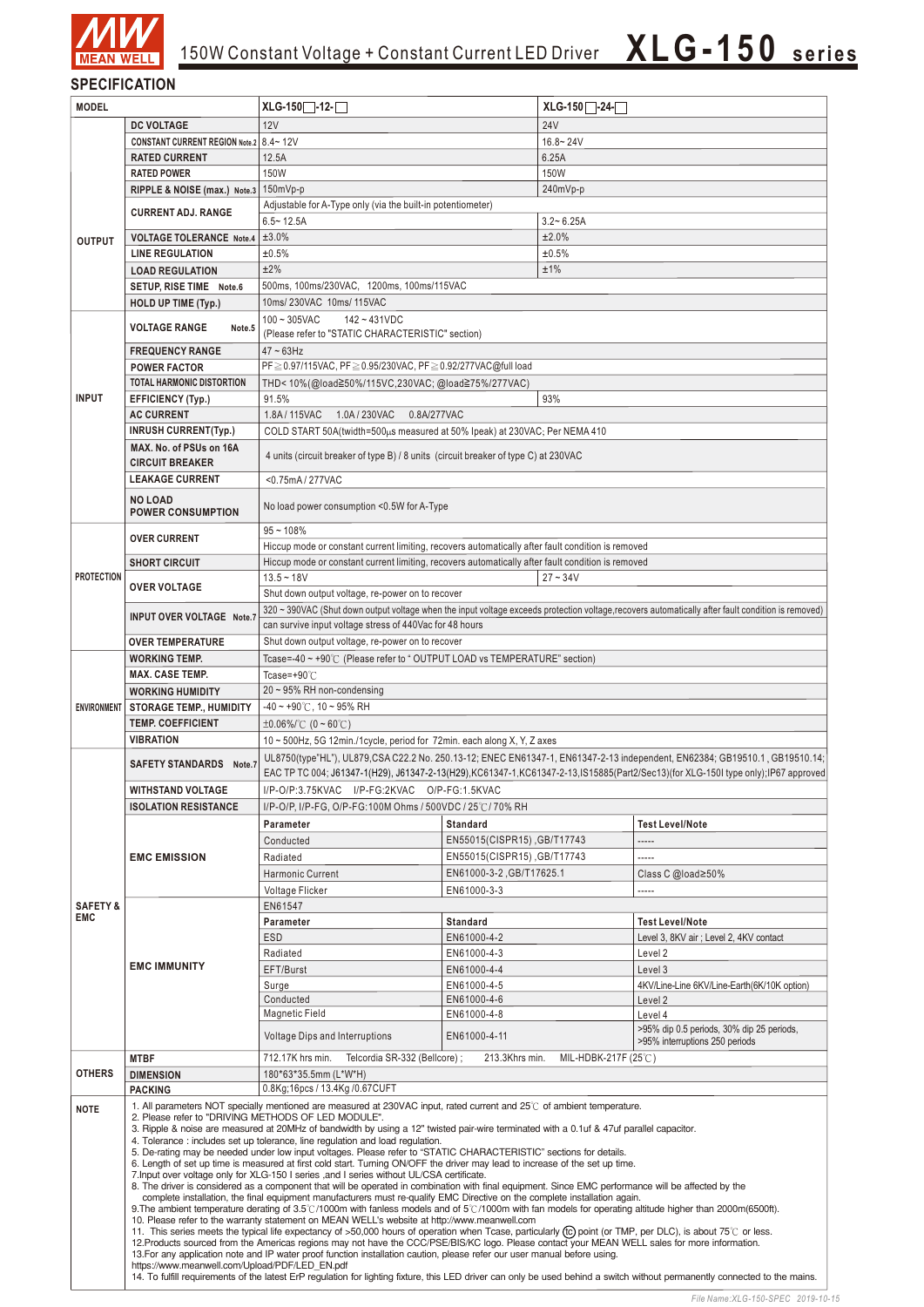

### **SPECIFICATION**

| <b>MODEL</b>                      |                                                           | XLG-150 <sup>-L-</sup>                                                                                                           | XLG-150 <sub>1</sub> -M-                                                                                                                                                                                                                                                    | XLG-150 <sup>-</sup> H-                                                     |  |  |  |
|-----------------------------------|-----------------------------------------------------------|----------------------------------------------------------------------------------------------------------------------------------|-----------------------------------------------------------------------------------------------------------------------------------------------------------------------------------------------------------------------------------------------------------------------------|-----------------------------------------------------------------------------|--|--|--|
|                                   | <b>RATED CURRENT</b>                                      | 700mA                                                                                                                            | 1400mA                                                                                                                                                                                                                                                                      | 2800mA                                                                      |  |  |  |
| <b>OUTPUT</b>                     | <b>RATED POWER</b>                                        | 150W                                                                                                                             | 150W                                                                                                                                                                                                                                                                        | 150W                                                                        |  |  |  |
|                                   | <b>CONSTANT CURRENT REGION</b>                            | $120 - 214V$                                                                                                                     | $60 - 107V$                                                                                                                                                                                                                                                                 | $27 - 56V$                                                                  |  |  |  |
|                                   | <b>FULL POWER CURRENT RANGE</b>                           | 700~1050mA                                                                                                                       | 1400~2100mA                                                                                                                                                                                                                                                                 | 2680~4170mA                                                                 |  |  |  |
|                                   | <b>OPEN CIRCUIT VOLTAGE (max.)</b>                        | 225V<br>115V<br>60V                                                                                                              |                                                                                                                                                                                                                                                                             |                                                                             |  |  |  |
|                                   | <b>CURRENT ADJ. RANGE</b>                                 | Adjustable for A/AB-Type only (via the built-in potentiometer)                                                                   |                                                                                                                                                                                                                                                                             |                                                                             |  |  |  |
|                                   |                                                           | 350~1050mA                                                                                                                       | 700~2100mA                                                                                                                                                                                                                                                                  | 1400~4170mA                                                                 |  |  |  |
|                                   | <b>CURRENT RIPPLE</b>                                     | 4.0%(@ full load)                                                                                                                | 3.0%(@ full load)                                                                                                                                                                                                                                                           | 3.0%(@ full load)                                                           |  |  |  |
|                                   | <b>CURRENT TOLERANCE</b>                                  | ±5%                                                                                                                              |                                                                                                                                                                                                                                                                             |                                                                             |  |  |  |
|                                   | <b>SET UP TIME</b>                                        | 500ms/230VAC, 1200ms/115VAC                                                                                                      |                                                                                                                                                                                                                                                                             |                                                                             |  |  |  |
|                                   | <b>VOLTAGE RANGE</b><br>Note.5                            | $100 - 305$ VAC<br>142VDC ~ 431VDC<br>(Please refer to "STATIC CHARACTERISTIC" ang "DRIVING METHODS OF LED MODULE"section)       |                                                                                                                                                                                                                                                                             |                                                                             |  |  |  |
|                                   | <b>FREQUENCY RANGE</b>                                    | $47 - 63$ Hz                                                                                                                     |                                                                                                                                                                                                                                                                             |                                                                             |  |  |  |
|                                   |                                                           | PF ≥ 0.97 / 115VAC, PF ≥ 0.95 / 230VAC, PF ≥ 0.92 / 277VAC at full load                                                          |                                                                                                                                                                                                                                                                             |                                                                             |  |  |  |
|                                   | <b>POWER FACTOR (Typ.)</b>                                | (Please refer to "Power Factor Characteristic" section)                                                                          |                                                                                                                                                                                                                                                                             |                                                                             |  |  |  |
|                                   |                                                           | THD< 10% (@ load ≥ 50% at 115VAC/230VAC, @ load ≥ 75% at 277VAC)                                                                 |                                                                                                                                                                                                                                                                             |                                                                             |  |  |  |
|                                   | TOTAL HARMONIC DISTORTION                                 | Please refer to "TOTAL HARMONIC DISTORTION (THD)" section                                                                        |                                                                                                                                                                                                                                                                             |                                                                             |  |  |  |
|                                   | <b>EFFICIENCY (Typ.)</b>                                  | 93%                                                                                                                              | 92.5%                                                                                                                                                                                                                                                                       | 92%                                                                         |  |  |  |
| <b>INPUT</b>                      | <b>AC CURRENT (Typ.)</b>                                  | 1.8A/115VAC<br>1.0A / 230VAC<br>0.8A/277VAC                                                                                      |                                                                                                                                                                                                                                                                             |                                                                             |  |  |  |
|                                   | <b>INRUSH CURRENT(Typ.)</b>                               | COLD START50A(twidth=500µs measured at 50% Ipeak) at 230VAC; Per NEMA 410                                                        |                                                                                                                                                                                                                                                                             |                                                                             |  |  |  |
|                                   | MAX. NO. of PSUs on 16A                                   | 4 unit(circuit breaker of type B) / 8 units(circuit breaker of type C) at 230VAC                                                 |                                                                                                                                                                                                                                                                             |                                                                             |  |  |  |
|                                   | <b>CIRCUIT BREAKER</b>                                    |                                                                                                                                  |                                                                                                                                                                                                                                                                             |                                                                             |  |  |  |
|                                   | <b>LEAKAGE CURRENT</b>                                    | <0.75mA/277VAC                                                                                                                   |                                                                                                                                                                                                                                                                             |                                                                             |  |  |  |
|                                   | <b>STANDBY POWER</b>                                      |                                                                                                                                  |                                                                                                                                                                                                                                                                             |                                                                             |  |  |  |
|                                   | <b>CONSUMPTION</b><br>Note.14                             | Standby power consumption <0.5W for AB-Type(Dimming OFF)                                                                         |                                                                                                                                                                                                                                                                             |                                                                             |  |  |  |
|                                   | <b>SHORT CIRCUIT</b>                                      |                                                                                                                                  | Hiccup mode or Constant current limiting, recovers automatically after fault condition is removed                                                                                                                                                                           |                                                                             |  |  |  |
|                                   | <b>OVER VOLTAGE</b>                                       | $230 - 265V$                                                                                                                     | 128~150V                                                                                                                                                                                                                                                                    | $61 - 78V$                                                                  |  |  |  |
|                                   |                                                           | Shut down output voltage, re-power on to recovery                                                                                |                                                                                                                                                                                                                                                                             |                                                                             |  |  |  |
| <b>PROTECTION</b>                 | INPUT OVER VOLTAGE Note.7                                 |                                                                                                                                  | 320 ~ 390VAC (Shut down output voltage when the input voltage exceeds protection voltage, recovers automatically after fault condition is removed)                                                                                                                          |                                                                             |  |  |  |
|                                   |                                                           | can survive input voltage stress of 440Vac for 48 hours                                                                          |                                                                                                                                                                                                                                                                             |                                                                             |  |  |  |
|                                   | <b>OVER TEMPERATURE</b>                                   | Shut down output voltage, re-power on to recover                                                                                 |                                                                                                                                                                                                                                                                             |                                                                             |  |  |  |
|                                   | <b>WORKING TEMP.</b><br><b>MAX. CASE TEMP.</b>            | Tcase=-40 ~ +90°C (Please refer to "OUTPUT LOAD vs TEMPERATURE" section)                                                         |                                                                                                                                                                                                                                                                             |                                                                             |  |  |  |
|                                   |                                                           | Tcase=+90 $°C$                                                                                                                   |                                                                                                                                                                                                                                                                             |                                                                             |  |  |  |
| <b>ENVIRONMENT</b>                | <b>WORKING HUMIDITY</b><br><b>STORAGE TEMP., HUMIDITY</b> | 20~95% RH non-condensing<br>$-40 \sim +80^{\circ}$ C, 10 ~ 95% RH non-condensing                                                 |                                                                                                                                                                                                                                                                             |                                                                             |  |  |  |
|                                   | <b>TEMP. COEFFICIENT</b>                                  | $\pm 0.06\%$ / $\degree$ (0 ~ 60 $\degree$ C)                                                                                    |                                                                                                                                                                                                                                                                             |                                                                             |  |  |  |
|                                   | <b>VIBRATION</b>                                          | 10 ~ 500Hz, 5G 12min./1cycle, period for 72min. each along X, Y, Z axes                                                          |                                                                                                                                                                                                                                                                             |                                                                             |  |  |  |
|                                   |                                                           | UL8750(type"HL"), CSA C22.2 No. 250.13-12; ENEC EN61347-1, EN61347-2-13 independent, EN62384; GB19510.1, GB19510.14;             |                                                                                                                                                                                                                                                                             |                                                                             |  |  |  |
|                                   | <b>SAFETY STANDARDS Note.7</b>                            | EAC TP TC 004;J61347-1(H29), J61347-2-13(H29),KC61347-1,KC61347-2-13, IS15885(Part2/Sec13)(for XLG-150l type only);IP67 approved |                                                                                                                                                                                                                                                                             |                                                                             |  |  |  |
|                                   | <b>WITHSTAND VOLTAGE</b>                                  | I/P-O/P:3.75KVAC I/P-FG:2KVAC O/P-FG:1.5KVAC                                                                                     |                                                                                                                                                                                                                                                                             |                                                                             |  |  |  |
|                                   |                                                           | I/P-O/P, I/P-FG, O/P-FG:100M Ohms / 500VDC / 25°C / 70% RH                                                                       |                                                                                                                                                                                                                                                                             |                                                                             |  |  |  |
|                                   | <b>ISOLATION RESISTANCE</b>                               |                                                                                                                                  |                                                                                                                                                                                                                                                                             |                                                                             |  |  |  |
|                                   |                                                           | Parameter                                                                                                                        | Standard                                                                                                                                                                                                                                                                    |                                                                             |  |  |  |
|                                   |                                                           | Conducted                                                                                                                        | EN55015(CISPR15), GB/T17743                                                                                                                                                                                                                                                 | <b>Test Level/Note</b><br>-----                                             |  |  |  |
|                                   |                                                           | Radiated                                                                                                                         | EN55015(CISPR15), GB/T17743                                                                                                                                                                                                                                                 | -----                                                                       |  |  |  |
|                                   | <b>EMC EMISSION</b>                                       | Harmonic Current                                                                                                                 | EN61000-3-2, GB/T17625.1                                                                                                                                                                                                                                                    | Class C@load≥50%                                                            |  |  |  |
|                                   |                                                           | Voltage Flicker                                                                                                                  | EN61000-3-3                                                                                                                                                                                                                                                                 | -----                                                                       |  |  |  |
| <b>SAFETY &amp;</b><br><b>EMC</b> |                                                           | EN61547                                                                                                                          |                                                                                                                                                                                                                                                                             |                                                                             |  |  |  |
|                                   |                                                           | Parameter                                                                                                                        | <b>Standard</b>                                                                                                                                                                                                                                                             | <b>Test Level/Note</b>                                                      |  |  |  |
|                                   |                                                           | ESD                                                                                                                              | EN61000-4-2                                                                                                                                                                                                                                                                 | Level 3, 8KV air ; Level 2, 4KV contact                                     |  |  |  |
|                                   |                                                           | Radiated                                                                                                                         | EN61000-4-3                                                                                                                                                                                                                                                                 | Level 2                                                                     |  |  |  |
|                                   | <b>EMC IMMUNITY</b>                                       | EFT/Burst                                                                                                                        | EN61000-4-4                                                                                                                                                                                                                                                                 | Level 3                                                                     |  |  |  |
|                                   |                                                           | Surge                                                                                                                            | EN61000-4-5                                                                                                                                                                                                                                                                 | 4KV/Line-Line 6KV/Line-Earth(6K/10K option)                                 |  |  |  |
|                                   |                                                           | Conducted                                                                                                                        | EN61000-4-6                                                                                                                                                                                                                                                                 | Level 2                                                                     |  |  |  |
|                                   |                                                           | Magnetic Field                                                                                                                   | EN61000-4-8                                                                                                                                                                                                                                                                 | Level 4                                                                     |  |  |  |
|                                   |                                                           | Voltage Dips and Interruptions                                                                                                   | EN61000-4-11                                                                                                                                                                                                                                                                | >95% dip 0.5 periods, 30% dip 25 periods,<br>>95% interruptions 250 periods |  |  |  |
|                                   |                                                           |                                                                                                                                  |                                                                                                                                                                                                                                                                             |                                                                             |  |  |  |
|                                   | <b>MTBF</b>                                               | 712.17K hrs min.<br>Telcordia SR-332 (Bellcore);                                                                                 | 213.3Khrs min.                                                                                                                                                                                                                                                              | MIL-HDBK-217F $(25^{\circ}$ C)                                              |  |  |  |
| <b>OTHERS</b>                     | <b>LIFETIME</b>                                           | Note.4 50000 hrs min.                                                                                                            |                                                                                                                                                                                                                                                                             |                                                                             |  |  |  |
|                                   | <b>DIMENSION</b><br><b>PACKING</b>                        | 180*63*35.5mm (L*W*H)<br>0.8Kg;16pcs/13.4Kg/0.67CUFT                                                                             |                                                                                                                                                                                                                                                                             |                                                                             |  |  |  |
|                                   |                                                           |                                                                                                                                  | 1. All parameters NOT specially mentioned are measured at 230VAC input, rated current and 25°C of ambient temperature.                                                                                                                                                      |                                                                             |  |  |  |
| <b>NOTE</b>                       |                                                           | 2. Please refer to "DRIVING METHODS OF LED MODULE".                                                                              |                                                                                                                                                                                                                                                                             |                                                                             |  |  |  |
|                                   |                                                           | 4. Tolerance : includes set up tolerance, line regulation and load regulation.                                                   | 3. Ripple & noise are measured at 20MHz of bandwidth by using a 12" twisted pair-wire terminated with a 0.1uf & 47uf parallel capacitor.                                                                                                                                    |                                                                             |  |  |  |
|                                   |                                                           |                                                                                                                                  | 5. De-rating may be needed under low input voltages. Please refer to "STATIC CHARACTERISTIC" sections for details.                                                                                                                                                          |                                                                             |  |  |  |
|                                   |                                                           | 7. Input over voltage only for XLG-150 I series , and I series without UL/CSA certificate.                                       | 6. Length of set up time is measured at first cold start. Turning ON/OFF the driver may lead to increase of the set up time.                                                                                                                                                |                                                                             |  |  |  |
|                                   |                                                           |                                                                                                                                  | 8. The driver is considered as a component that will be operated in combination with final equipment. Since EMC performance will be affected by the                                                                                                                         |                                                                             |  |  |  |
|                                   |                                                           |                                                                                                                                  | complete installation, the final equipment manufacturers must re-qualify EMC Directive on the complete installation again.                                                                                                                                                  |                                                                             |  |  |  |
|                                   |                                                           | 10. Please refer to the warranty statement on MEAN WELL's website at http://www.meanwell.com                                     | 9. The ambient temperature derating of 3.5°C/1000m with fanless models and of 5°C/1000m with fan models for operating altitude higher than 2000m(6500ft).                                                                                                                   |                                                                             |  |  |  |
|                                   |                                                           |                                                                                                                                  | 11. This series meets the typical life expectancy of >50,000 hours of operation when Tcase, particularly (tc) point (or TMP, per DLC), is about 75°C or less.                                                                                                               |                                                                             |  |  |  |
|                                   |                                                           |                                                                                                                                  | 12. Products sourced from the Americas regions may not have the CCC/PSE/BIS/KC logo. Please contact your MEAN WELL sales for more information.<br>13. For any application note and IP water proof function installation caution, please refer our user manual before using. |                                                                             |  |  |  |
|                                   | https://www.meanwell.com/Upload/PDF/LED EN.pdf            |                                                                                                                                  | 14. To fulfill requirements of the latest ErP regulation for lighting fixture, this LED driver can only be used behind a switch without permanently connected                                                                                                               |                                                                             |  |  |  |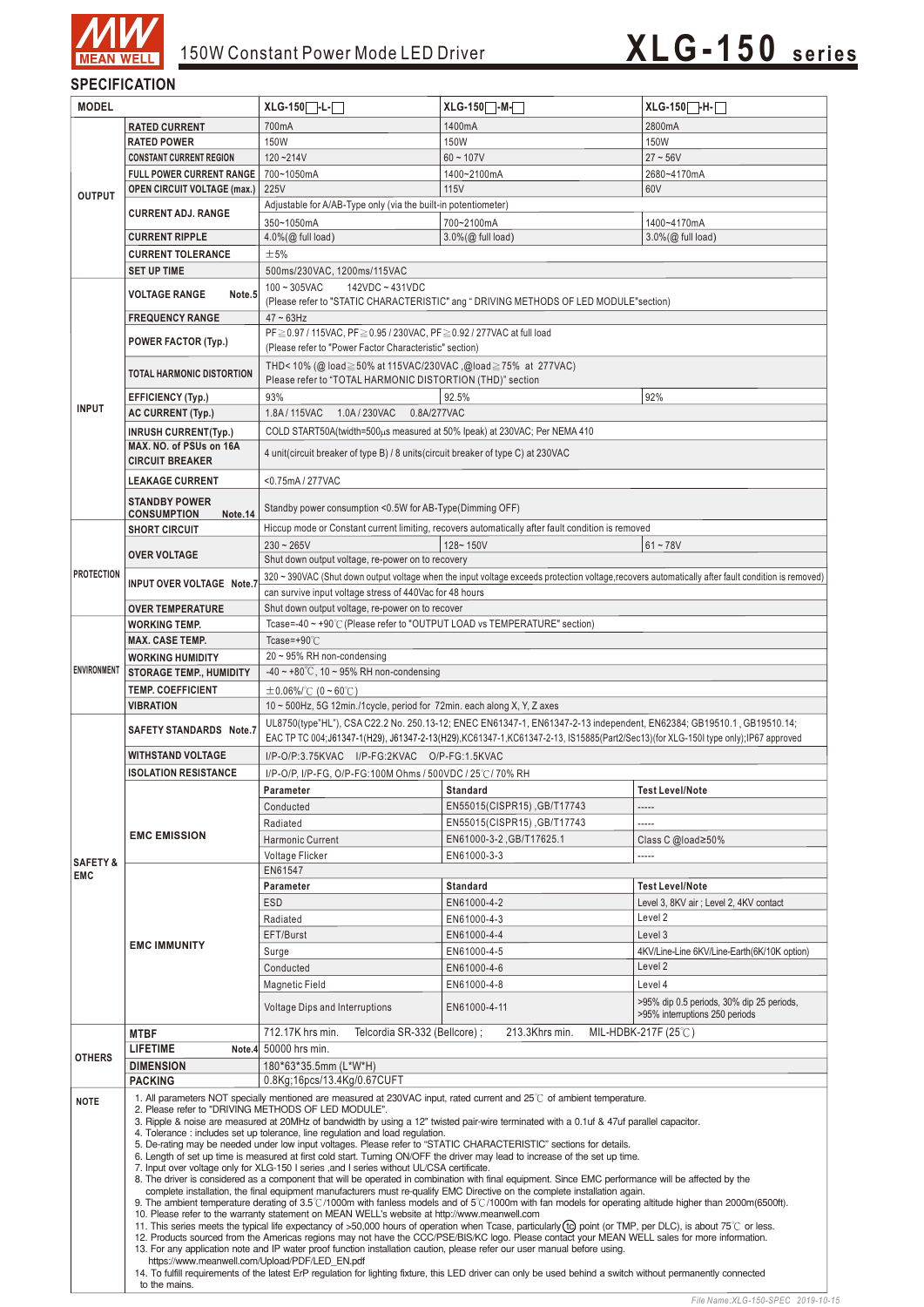

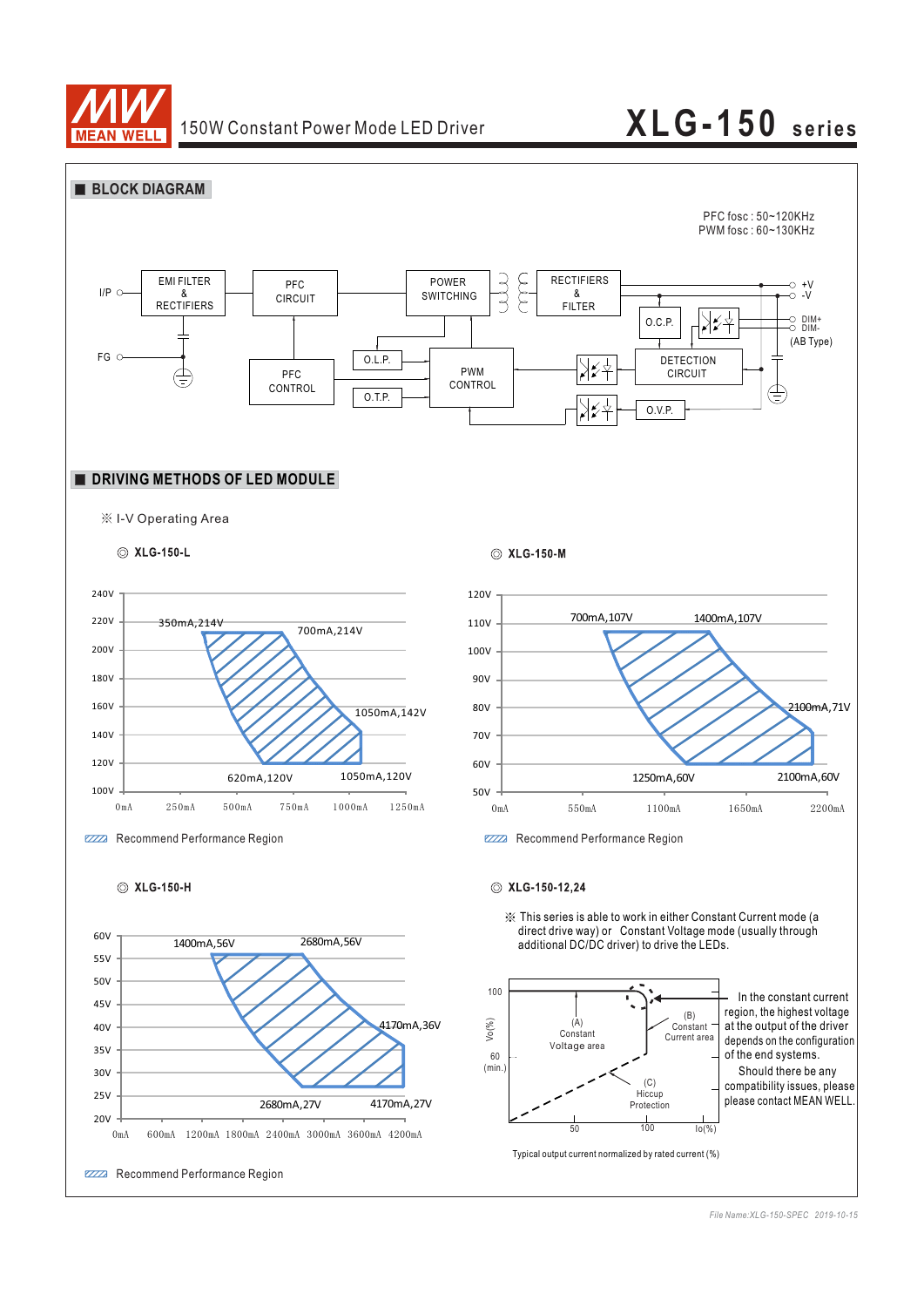



2. The output current could drop down to 0% when dimming input is about 0kΩ or 0Vdc, or 10V PWM signal with 0% duty cycle.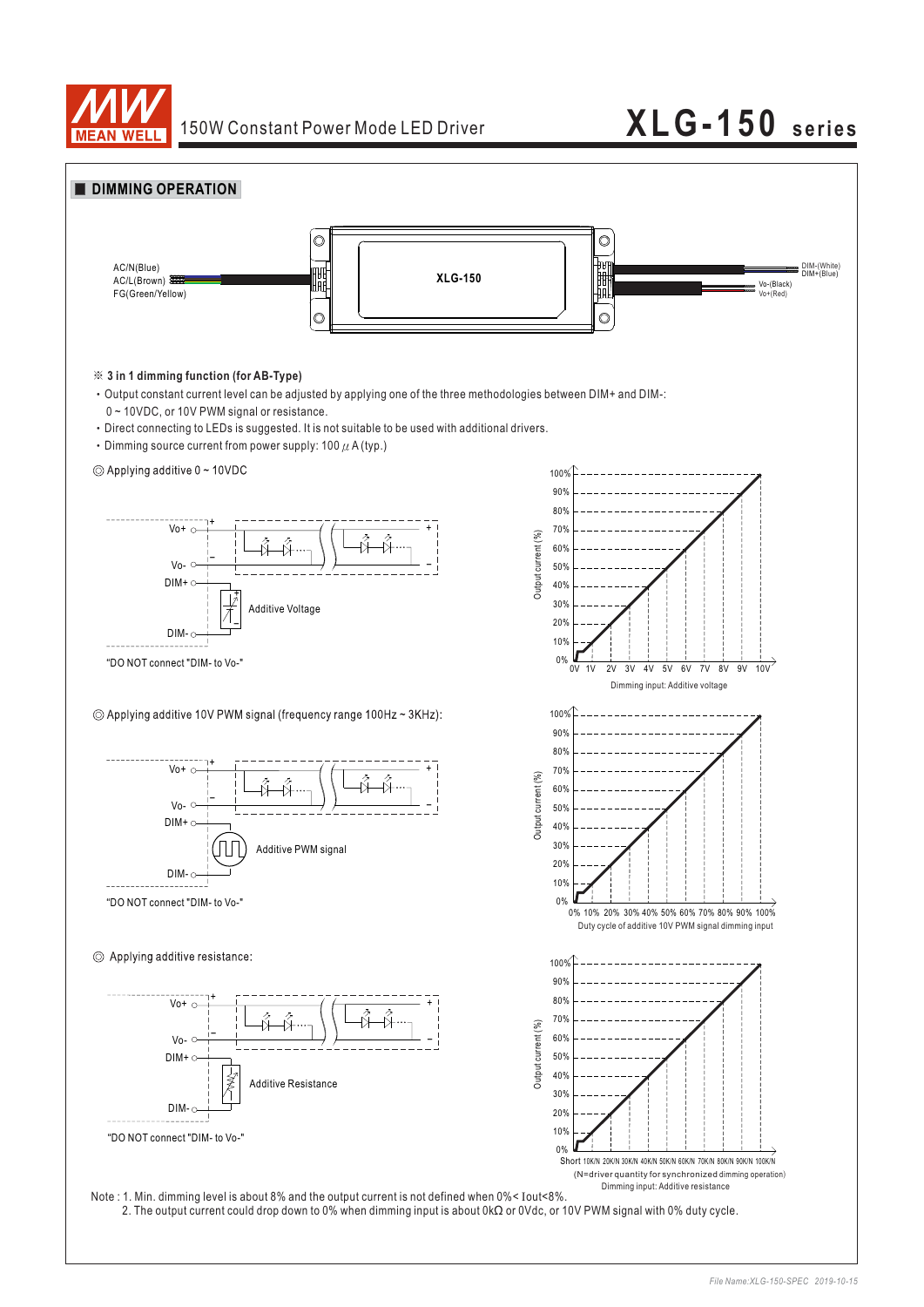

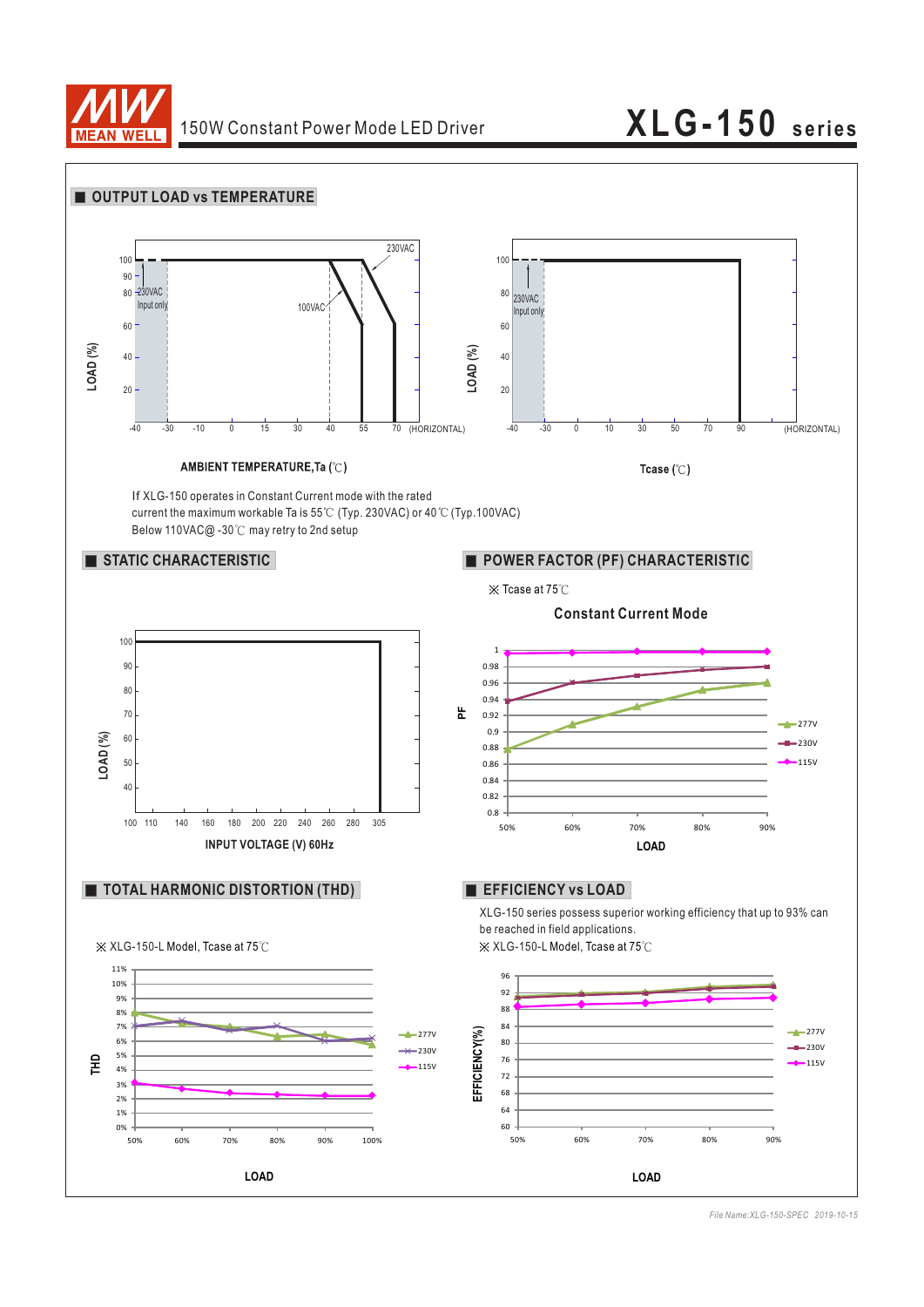

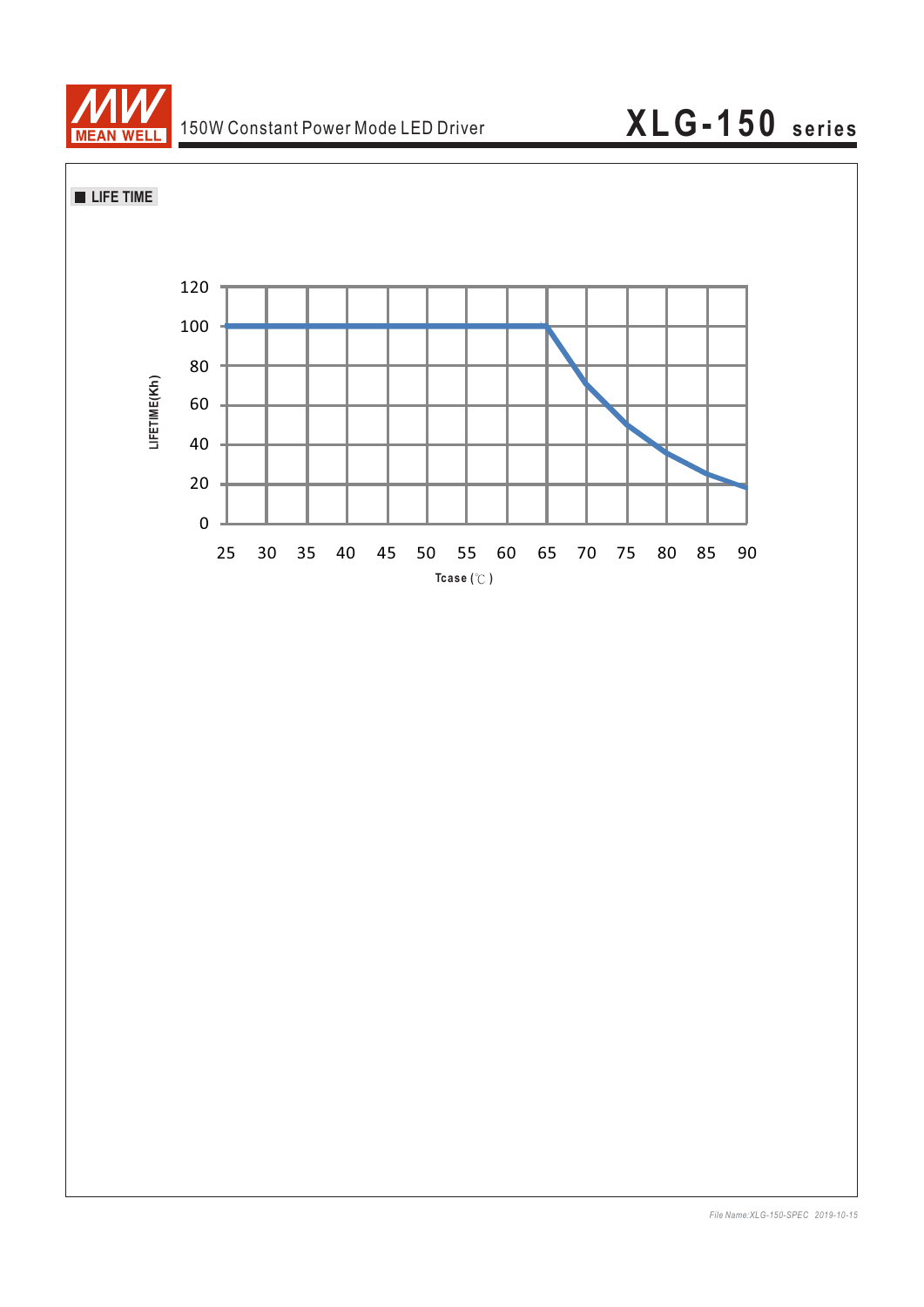